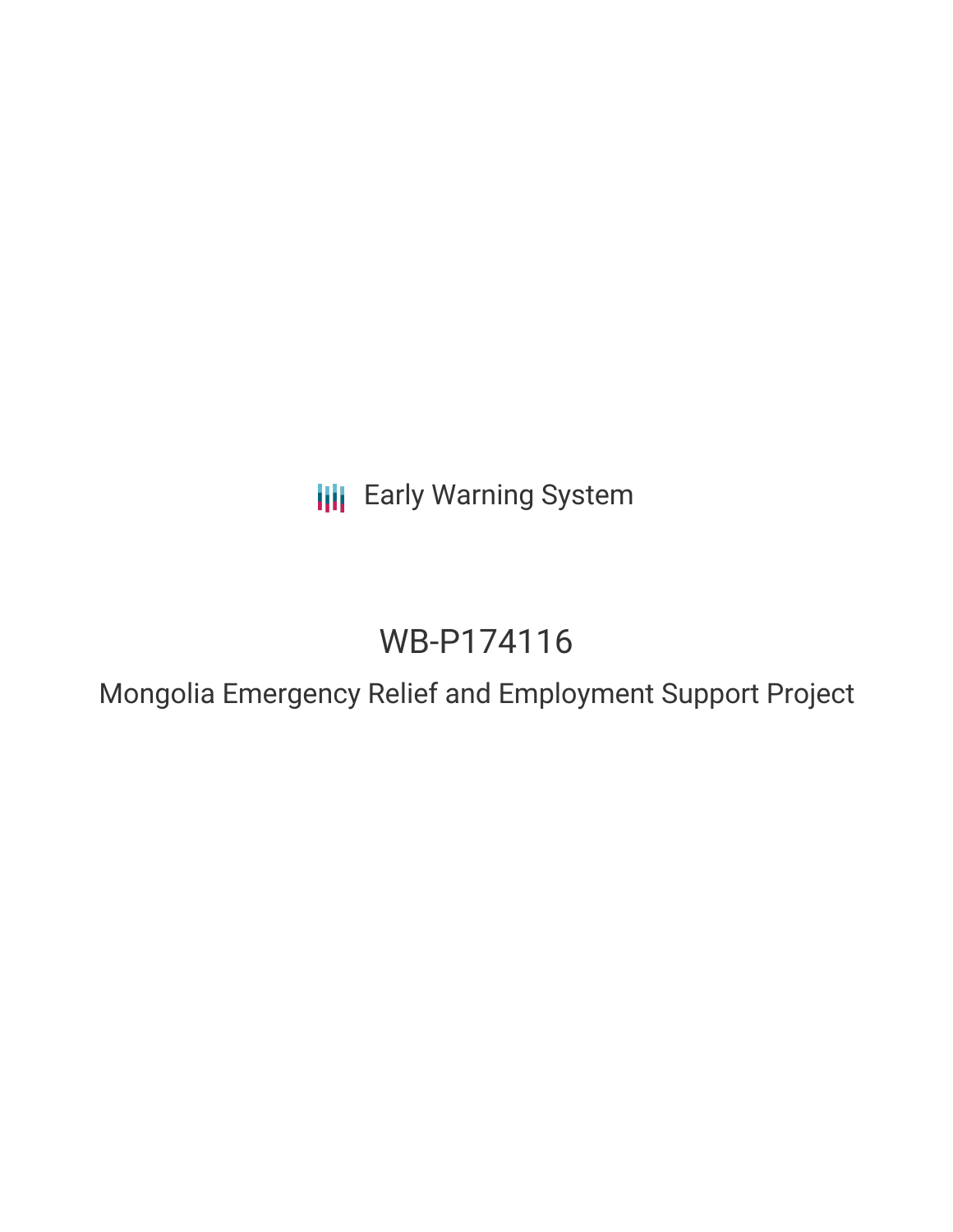

#### **Quick Facts**

| <b>Countries</b>               | Mongolia                                  |
|--------------------------------|-------------------------------------------|
| <b>Financial Institutions</b>  | World Bank (WB)                           |
| <b>Status</b>                  | Active                                    |
| <b>Bank Risk Rating</b>        | B                                         |
| <b>Voting Date</b>             | 2020-06-23                                |
| <b>Borrower</b>                | Ministry of Finance                       |
| <b>Sectors</b>                 | Humanitarian Response, Industry and Trade |
| <b>Investment Type(s)</b>      | Grant                                     |
| <b>Investment Amount (USD)</b> | \$20.00 million                           |
| <b>Project Cost (USD)</b>      | $$20.00$ million                          |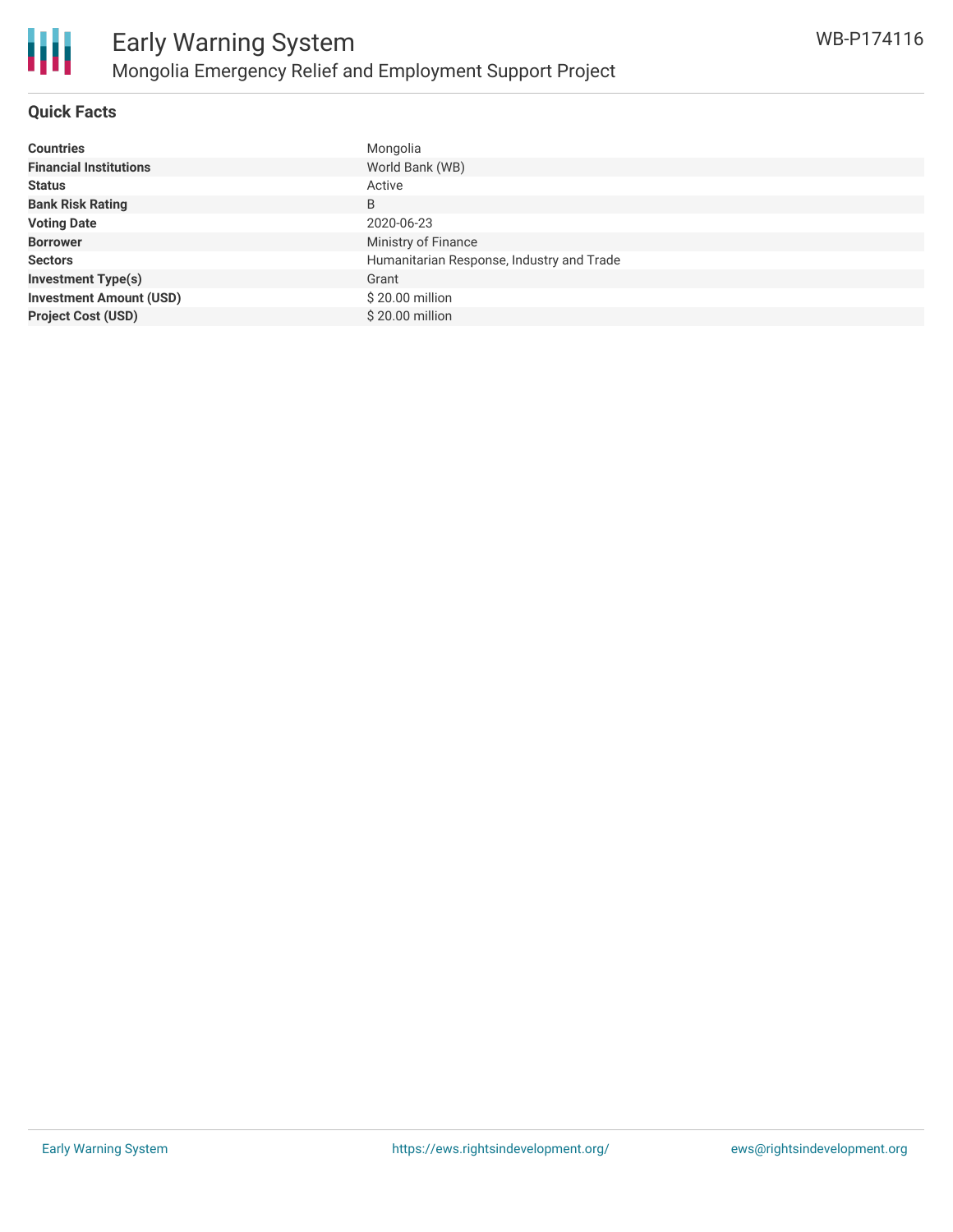

#### **Project Description**

According to Bank documents, this project provides job-seekers and micro-entrepreneurs in Mongolia with improved access to labor market opportunities and to provide temporary relief to eligible workers in response to the COVID-19 crisis. Components include:

- 1. Supporting client-centric public employment services
- 2. Strengthening select active labor market programs
- 3. Facilitating labor market monitoring and analysis and project management
- 4. Providing temporary relief to eligible workers in response to COVID-19

This project has a Moderate environmental and social risk classification.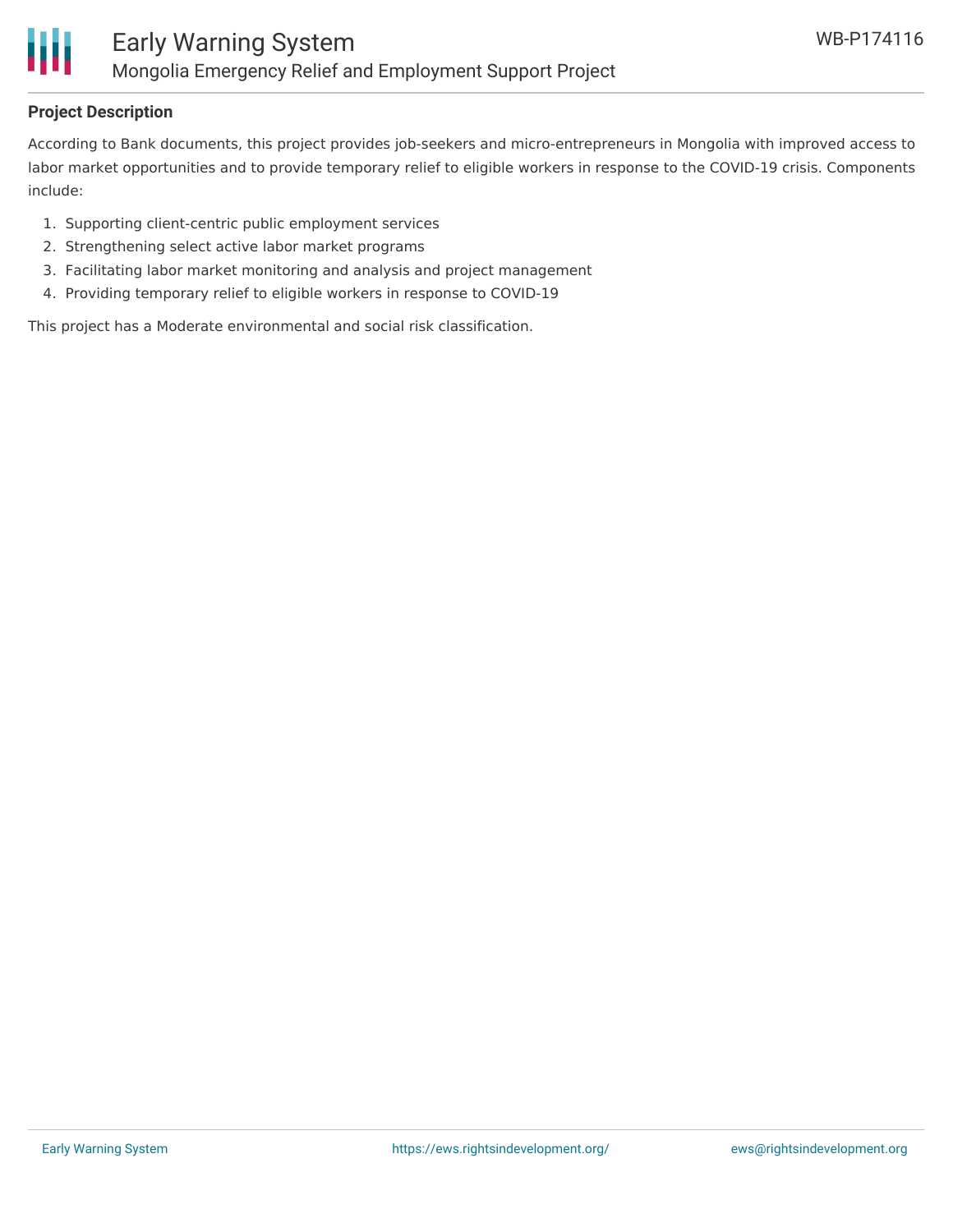

#### **Investment Description**

World Bank (WB)

This project is provided as an IDA credit.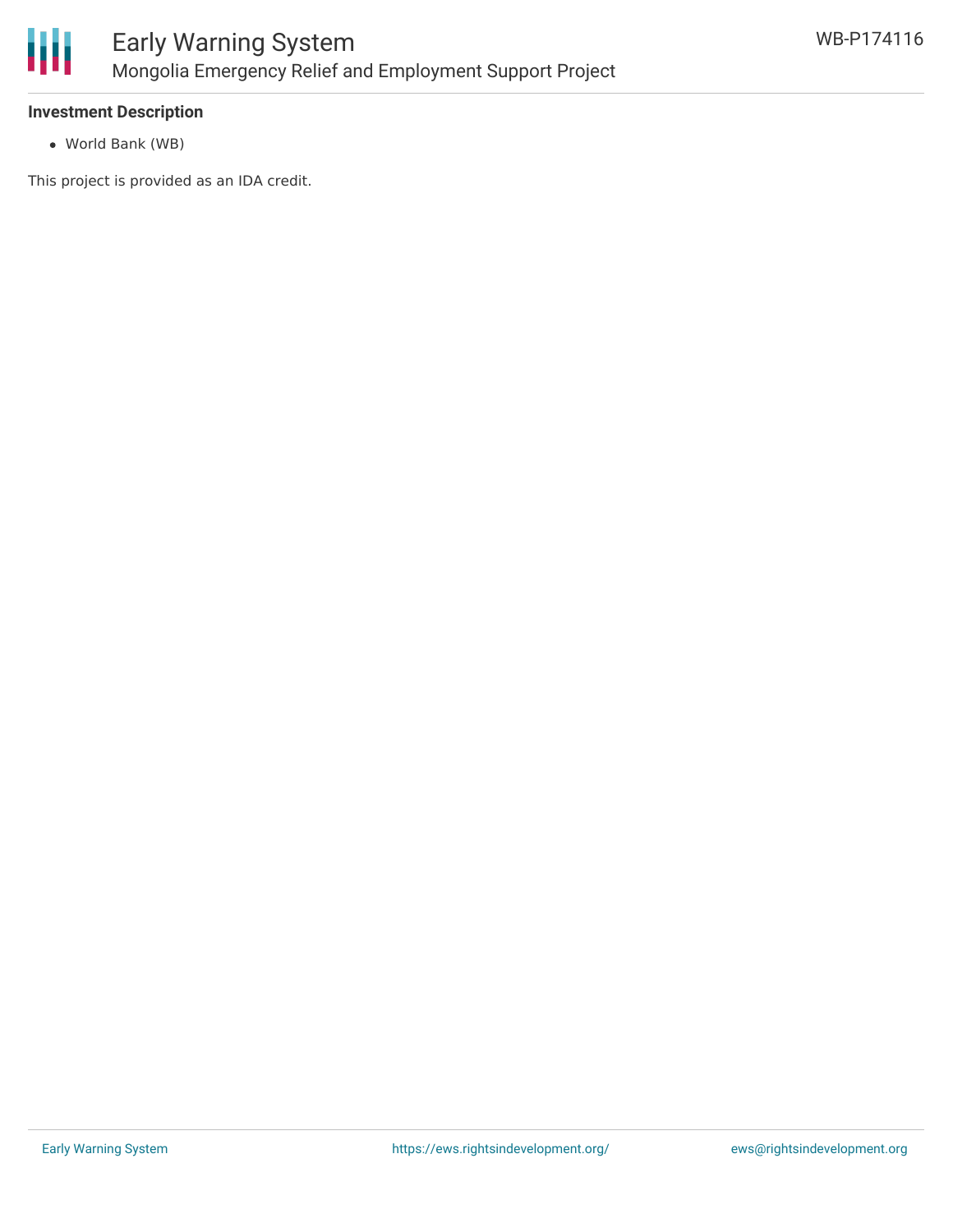

### **Contact Information**

World Bank Maheshwor Shrestha Economist

Tungalag Chuluun Sr Social Protection Specialist

Borrower Ministry of Finance Batkhuu Idesh Director General [Batkhuu\\_i@mof.gov.mn](mailto:Batkhuu_i@mof.gov.mn)

Implementing Agencies Ministry of Labor and Social Protection Amartugs Tsenddavaa Director, Employment Policy and Coordination Department [amartugs@mlsp.gov.mn](mailto:amartugs@mlsp.gov.mn)

#### **ACCOUNTABILITY MECHANISM OF WORLD BANK**

The World Bank Inspection Panel is the independent complaint mechanism and fact-finding body for people who believe they are likely to be, or have been, adversely affected by a World Bank-financed project. If you submit a complaint to the Inspection Panel, they may investigate to assess whether the World Bank is following its own policies and procedures for preventing harm to people or the environment. You can contact the Inspection Panel or submit a complaint by emailing ipanel@worldbank.org. You can learn more about the Inspection Panel and how to file a complaint at: https://www.inspectionpanel.org.